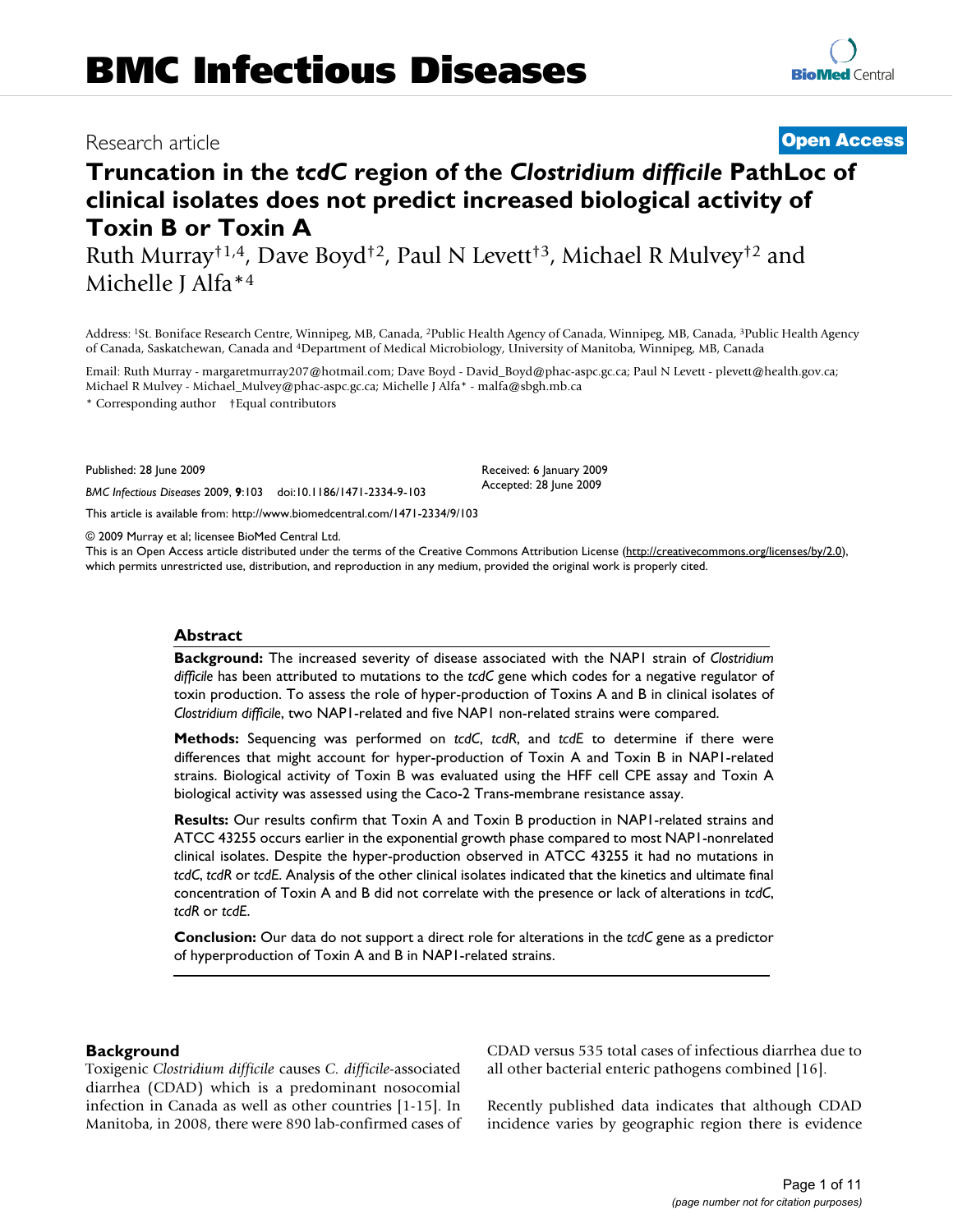that overall it is increasing [2,4,5,7,12-15[,17](#page-9-0)]. In Quebec there were 35.6 cases per 100,000 population in 1991 versus 156.3 cases per 100,000 in 2003 [2]. The severity of infection as assessed by mortality rates has increased in certain geographic locations [2-4,7,8,15,18,19]. The *C. difficile* strain designated NAP1 (equivalent to PCR ribotype 027) was the most prevalent strain associated with the Quebec outbreak of CDAD [4,5,7,8,15] and it has been found in other parts of Canada as well [20]. The significant increase in incidence and disease severity reported for the Quebec outbreak have prompted investigations to determine if this strain has some unique virulence characteristics. This strain has the gene (*cdt*B) encoding binary toxin [4,18,21,22] and this has been suggested to contribute to disease severity [15,23,24]. The *tcd*C gene is the putative negative regulator for toxin production within the pathogenicity locus (PaLoc) of *C. difficile* [3,4,15,20,25] and deletions in this gene have been suggested to affect the regulatory function and account for the apparent high levels of toxin production of the NAP1 outbreak strain [4,20,25]. The initial studies used in vitro ELISA to quantify the production of Toxin A and B relative to the growth curve for the a collection of NAP1 strains that were toxinotype III compared to the a collection of clinical isolates that were toxinotype 0 [4]. Because there may be differences in the biological activity versus antigen detected, further data evaluating the biological levels of Toxins A and B are needed.

The objective of this study was to provide correlation between the kinetics of toxin production using functional assays and the growth kinetics of various clinical strains of *C. difficile*. The primary focus of this study was to evaluate the effects of the *tcdC* region deletions that have been described (18 bp and 1 bp deletions) on the kinetics of biologically active Toxin A and B production. This was

**Table 1: Primers used in this evaluation.**

done in the context of clinical isolates, thereby evaluating the role of this gene in the overall kinetics of toxin A and B production. Genetic analysis of the *tcdR* and *tcdE* regions was also performed to determine if deletions or mutations in these genes accounted for differences in toxin A and B production.

# **Methods**

#### *Bacterial strains*

Eight strains of *C. difficile* were selected for analysis of the growth dynamics and toxin production. Three historical clinical isolates (strains1083, 81A330, and 79A292) were obtained from the culture collection at the National Microbiology Laboratory (NML). Two NAP1-related clinical isolates (strains 57A, 83) were provided by Dr. Paul Levett at the Saskatchewan Provincial Health Laboratory. Strains from the American Type Culture Collection included; ATCC 43255, ATCC 43594 (both are toxigenic strains) and ATCC 700057 (non-toxigenic strain).

#### *Polymerase chain reaction and sequencing*

PCR was carried out with AmpliTaq Gold in PCR Buffer II (Applied Biosystems) with 0.2 mM dNTPs, 3 mM  $MgCl<sub>2</sub>$ , and various primer concentrations, at an annealing temperature of 58°C. The primers used in this study are listed in Table 1.

Strains were confirmed as *C. difficile* and putative toxigenic status determined by two PCR multiplexes, [26] one consisting of the tpi-F/R primers (*C. difficile* triose phosphate isomerase housekeeping gene) and the tcdA-F/R primers (toxin A), and one consisting of the PaL15/16 primers (*tcdC*), cdtB-pos/rev primers (binary toxin subunit B), and tcdB-3/4 primers (toxin B).

| Sequence                          | primer            | Gene | Reference  |
|-----------------------------------|-------------------|------|------------|
| AAAGAAGCTACTAAGGGTACAAA           | tpi-F             | tþi  | $[26]$     |
| CATAATATTGGGTCTATTCCTAC           | tpi-R             |      | $[26]$     |
| AGATTCCTATATTTACATGACAATAT        | tcdA-F            | tcdA | $[26]$     |
| <b>GTATCAGGCATAAAGTAATATACTTT</b> | tcdA-R            |      | $[26]$     |
| AATGCATTTTTGATAAACACATTG          | tcdB-3            | tcdB | this study |
| AAGTTTCTAACATCATTTCCAC            | tcdB-4            |      | this study |
| <b>TCTCTACAGCTATCCCTGGT</b>       | PaL <sub>15</sub> | tcdC | [12]       |
| AAAAATGAGGGTAACGAATTT             | Pal <sub>16</sub> |      | [12]       |
| <b>TTTCATACATTTGTGCTGGG</b>       | cdd I-A           | tcdC | this study |
| AATGCATTTTTGATAAACACATTG          | $tcdC-3$          |      | this study |
| TTCTAGATTTCATAAAAGATAC            | TPR-1             | tcdR | this study |
| <b>CTGACATATTATGATATTCTTC</b>     | tcdB-UP           |      | this study |
| GTTGTTTAGATTTAGATGAAAAGA          | Lok6              | tcdE | [33]       |
| CTTGGTCTAATGCTATATGCGAG           | PrimexA           |      | [34]       |
| CTTAATGCAAGTAAATACTGAG            | cdtB-pos          | cdtB | $[24]$     |
| AACGGATCTCTTGCTTCAGTC             | cdtB-rev          |      | [24]       |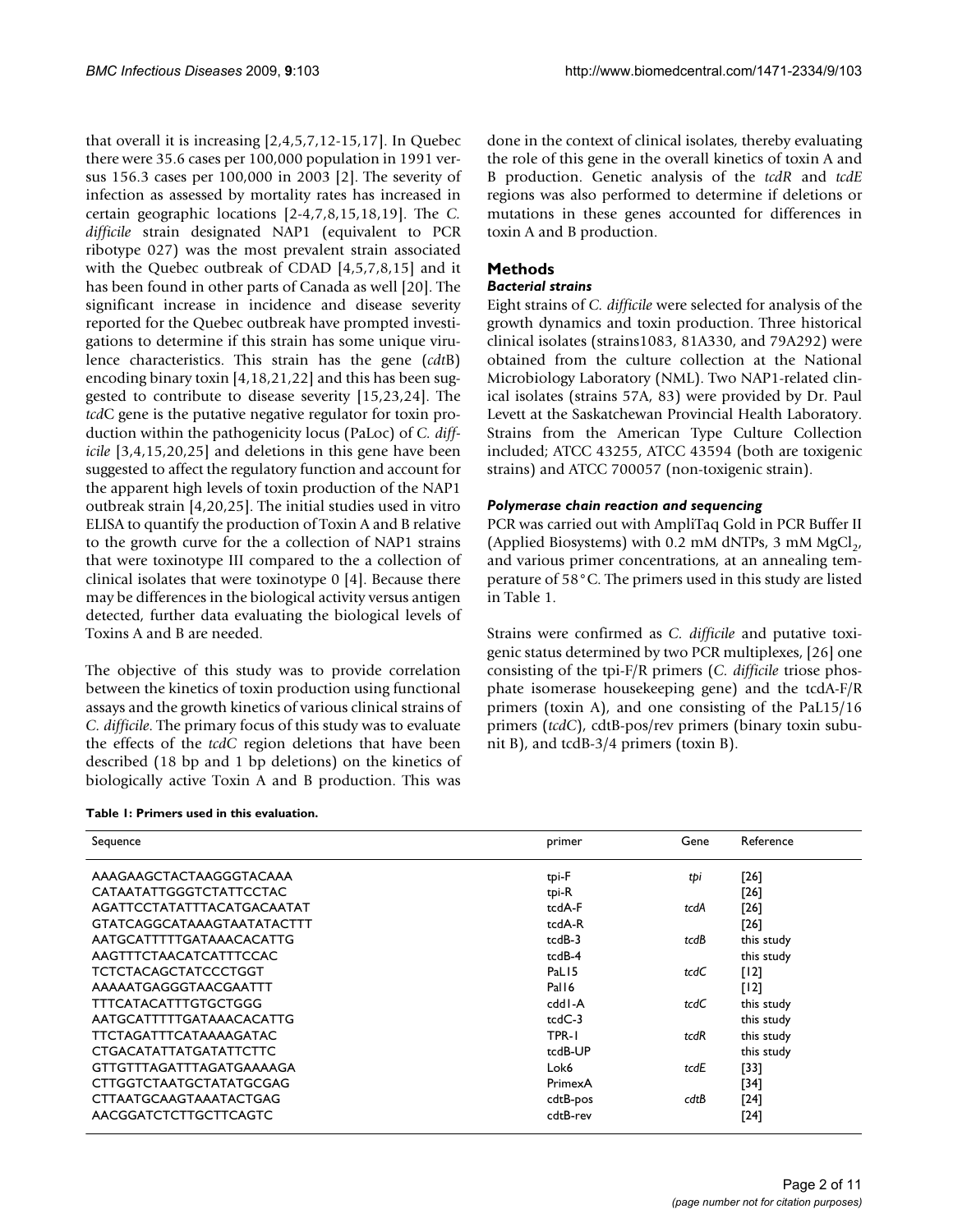Genes and flanking regions were amplified for sequence analysis (Table 2) with primers TPR-1/tcdB-UP (*tcdR*), Lok6/PrimexA (*tcdE*), and cdd1-A/tcdC3 (*tcdC*). Oligonucleotides were synthesized, and dideoxy cycle sequencing carried out by the Genomics Core Facility of the NML.

Selective regions of the Toxin A and B were analyzed following [27] toxinotyping procedure using the B1C and B2N primers to amplify region B1 and A3C and A4N primers to amplify region A3.

Binary toxin PCR was performed following [28] procedure using the cdtB primers cdtBpos and cdtBrev.

#### *Growth conditions*

*C. difficile* strains were grown on Tryptic soy agar containing 5% sheep blood (BA) (Oxoid Nepean, ON) that were incubated at 37°C in a Bactron anaerobic chamber (Sheldon Manufacturing Cornelius, OR). Prior to each experiment, 48 hour pure cultures on BA were subcultured into pre-reduced Brain Heart Infusion broth (BHI) (Difco Kanasas City, MO). After overnight growth at 37°C each culture was used to inoculate BHI (10 mls) or to provide a final bacterial concentration of  $\sim 10^3$  cfu/ml. The inoculated BHI culture in Hungate tubes (screw cap with a rubber septum facilitated aspiration of samples) was incubated at 37°C and samples were taken at various time frames over 60 hours to determine viable count and toxin A and B titres using the methods described below.

# *Bacterial Quantitation*

Samples were serially diluted 1:10 in BHI and then 0.1 ml of each dilution was inoculated onto *Clostridium difficile* Moxalactam Norfloxacin (CDMN) agar plates (Oxoid Nepean, ON) using the spread plate technique. All counts were performed in triplicate after 48 hours incubation and the average  $\pm$  standard deviation was determined.

|  |  |  | Table 2: GeneBank Accession numbers for genes sequenced. |
|--|--|--|----------------------------------------------------------|
|  |  |  |                                                          |

| Strain             | accession no. for gene region |                   |                        |  |  |
|--------------------|-------------------------------|-------------------|------------------------|--|--|
|                    | tcdR                          | tcdE              | tcdC                   |  |  |
|                    |                               |                   |                        |  |  |
| ATCC 43594         | DO912170                      | DQ902560          | DO870674               |  |  |
| 1083               | DO912171                      | DO902562*         | DO272240 <sup>**</sup> |  |  |
| 79A <sub>292</sub> | DO912172                      | DO902561          | DO970676               |  |  |
| 81A330             | DO912173                      | n.d. <sup>a</sup> | DO870675               |  |  |
| 57A                | DO912174                      | DO902559          | DO272239               |  |  |
| 83                 | DO912175                      | n.d. <sup>a</sup> | n.d. <sup>a</sup>      |  |  |
|                    |                               |                   |                        |  |  |

*<sup>a</sup>*n.d., not deposited as the sequence for this region was 100% identical to the same region from strain 57A.

\* The 1 bp deletion is at position 272 of the [DQ902562](http://www.ncbi.nih.gov/entrez/query.fcgi?db=Nucleotide&cmd=search&term=DQ902562) gene sequence. The deletion causes a frameshift resulting in an in-frame stop codon at position 275–277 of the [DQ902562](http://www.ncbi.nih.gov/entrez/query.fcgi?db=Nucleotide&cmd=search&term=DQ902562) sequence. \*\* The I bp substitution that results in a transversion of C to A is at position 695 of the DQ272240 sequence.

Spores were detected using alcohol shock and quantitative count using the CDMN spread plate technique.

#### *Cell Culture*

Human foreskin fibroblast (HFF) cells, were used for the Toxin B cytotoxin assay as described by Du et al. [30]. Cells were examined for cytopathic effect (CPE) at 48 hours and a monolayer with at least 50% cell rounding was considered positive for CPE [29]. The titer was reported as the reciprocal of the highest dilution positive for CPE. All results for Toxin B titres were reported as mean  $\pm$  standard deviation from triplicate experiments. Purified Toxin B (Techlab Blackburg, VA), and myeloma media were included as positive and negative controls respectively. Bartel's (Carlsbad, CA) Toxin B control was also used as a positive control.

The Caco-2 cells (ATCC HTB 37), were maintained and used for the Toxin A tight-junction assay, in Transwell inserts (Corning Costar Corning, NY) as described by Du et al. [30] as modification of Grasset et al. [31] method. The transepithelial resistance (TER) was measured using Millicell-ERS (Millipore) and the monolayer was considered to be confluent when the TER was  $\geq 400 \Omega/cm^2$  [30]. Samples were considered positive for Toxin A if a 50% drop in resistance was seen within 360 minutes of inoculating the insert. Purified Toxin A, Lot 0195005 (Techlab Blackburg, VA) at 460 ng/ml and cell culture media alone were included as positive and negative controls respectively.

# **Results**

The objective of this study was to evaluate a variety (Figure 1) of clinical strains of *C. difficile* (NAP1 related and NAP1 non-related) to determine if there was a correlation between the genetic changes detected in the putative negative regulator gene (*tcdC*) and the growth kinetics and toxin production. The relatedness of strains was assessed by pulsed-field gel electrophoresis (Figure 1) using SmaI as the restriction enzyme following the method of [32].

The seven strains were assessed to confirm that both Toxin A and B genes were present and to ensure that there were not any large deletions within the B1 or A3 regions [27,33] of the pathogenicity locus (PaLoc). In addition sequencing was used to evaluate any changes in the positive regulator gene *tcdR*, the putative toxin secretory gene *tcdE*, as well as the putative negative regulator gene *tcdC*. The results of these analyses are shown in Figure 1.

The results of the growth kinetic studies are shown in Figure 2. A clear segregation of strains was observed, as such strains were considered to be high-level producers (HLP) if the titre of Toxin B was  $\geq 10^3$  CPE units per ml by 48 hours incubation. The ATCC 43255 strain and the NAP1-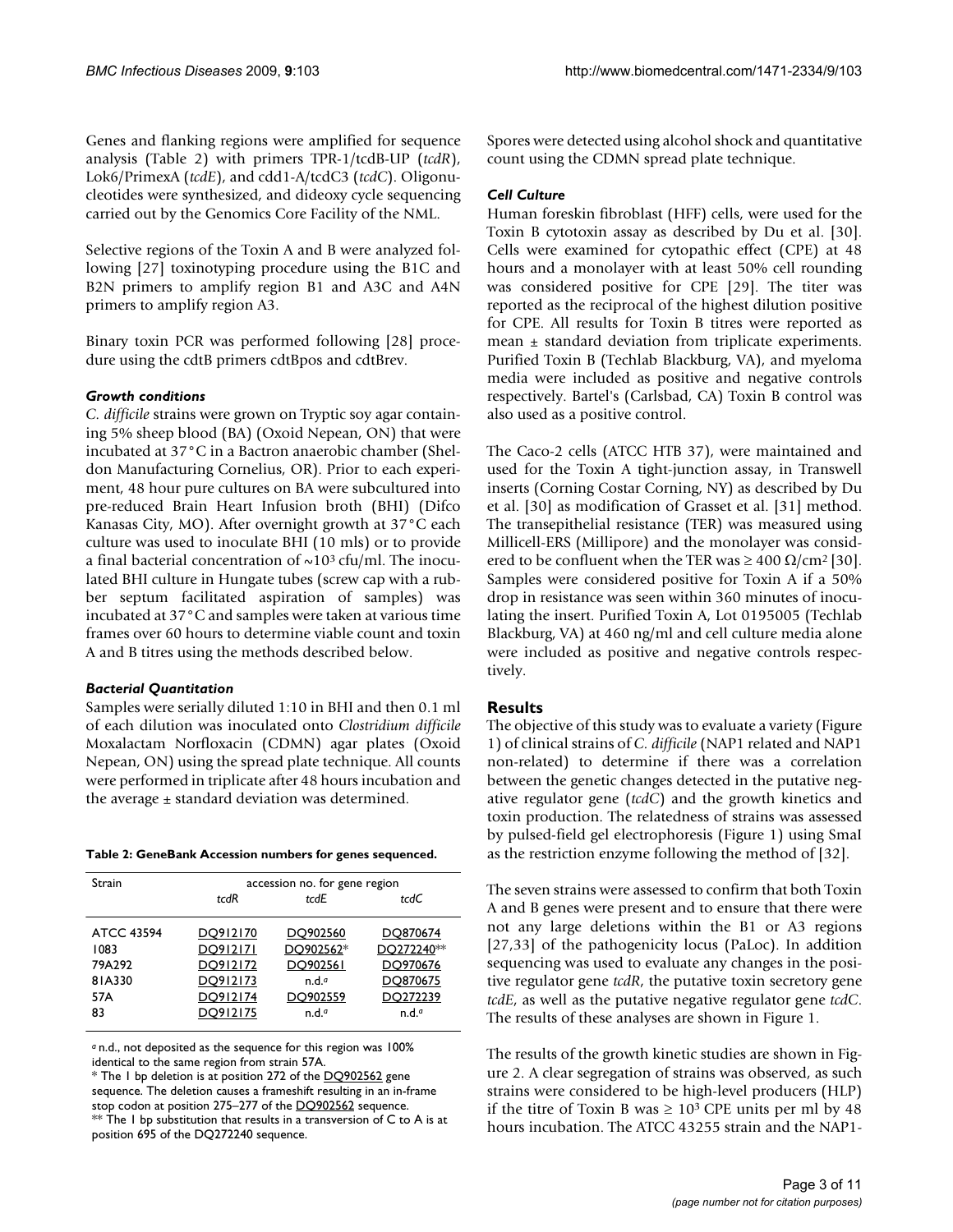

tcdC characteristics

 $<sup>1</sup>$  +, positive, presumed to produce binary toxin.</sup>

<sup>2</sup> The C191A mutation creates a TAA stop codon at position 190-192.

<sup>3</sup> Yes signifies a deletion is present after the stop codon that was introduced as the consequence of the mutation (sizeof deletion is given in brackets). No signifies an in-frame deletion (size of deletion is given in brackets).

<sup>4</sup> The tcdC genotype as defined by Curry et al (2007) who defined up to type tcdC-sc17. We have assigned genotypes tcdC-sc18 to tcdC-sc20 here.

#### Figure 1

**Characteristics of** *Clostridium difficile* **strains**. All strains had *tcdA* and *tcdB* as the appropriate size of A3 and B1 amplicon was detected.[27] To assess NAP1 relatedness, PFGE analysis was performed using Sma1 as outlined by[32].

related clinical isolates all produced high titres of biologically active Toxin B in broth culture whereas ATCC 43594 and the other three clinical isolates did not. The clinical strain 1083 was the slowest Toxin B producer (Figure 2G) and this was confirmed using multiple repeated growth curves (data not shown).

To determine if these strains had differing levels of biologically active Toxin A production, samples from cultures of each strain under the same growth conditions were evaluated at 24 and 48 hours post-inoculation. The ATCC 43255 strain produced more biologically active Toxin A than any of the other strains when 24 hour cultures were evaluated. By 48 hours (Figure 3), both NAP-related strains (83 and 57A) had reduced the trans-membrane resistance to < 30% whereas this TER was not seen for NAP1-unrelated strains.

Alcohol shock was used to determine what portion of the total viable count was in the spore form (Figure 4). The only major difference in spore formation noted was that strain 43255 had  $< 1$  Log<sub>10</sub> of spores after 24 hours incubation whereas all the other strains tested had between 102 to 105 spores/ml. By 48 and 72 hours incubation all strains had  $\sim$ 10<sup>5</sup> spores/ml from a total population of  $\sim$ 10<sup>7</sup> cfu/ml (i.e. viable count is predominantly in the vegetative form).

The promoter region of *tcdC* (-35 to -10 bp upstream of the *tcdC* gene as described by Hunsdsburger et al. [34]) was sequenced to determine if the strains evaluated had any differences. An alignment of the sequences showed that all strains had identical promoter sequences (data not shown). Sequencing of the *tcdC* gene itself demonstrated that there were deletions that would lead to a premature termination codon in the protein sequence that would affect the expected length of the protein product (Figure 1). Alignment of the amino acid sequences is shown in Figure 5. It is apparent that for strains 1083, 57A and 83 that the proteins transcribed and translated from the *tcd*C gene would be substantially shorter compared to the other strains evaluated that had no deletions or premature stop codons. Although the truncated proteins are somewhat similar in length (63 vs 65 amino acids long), the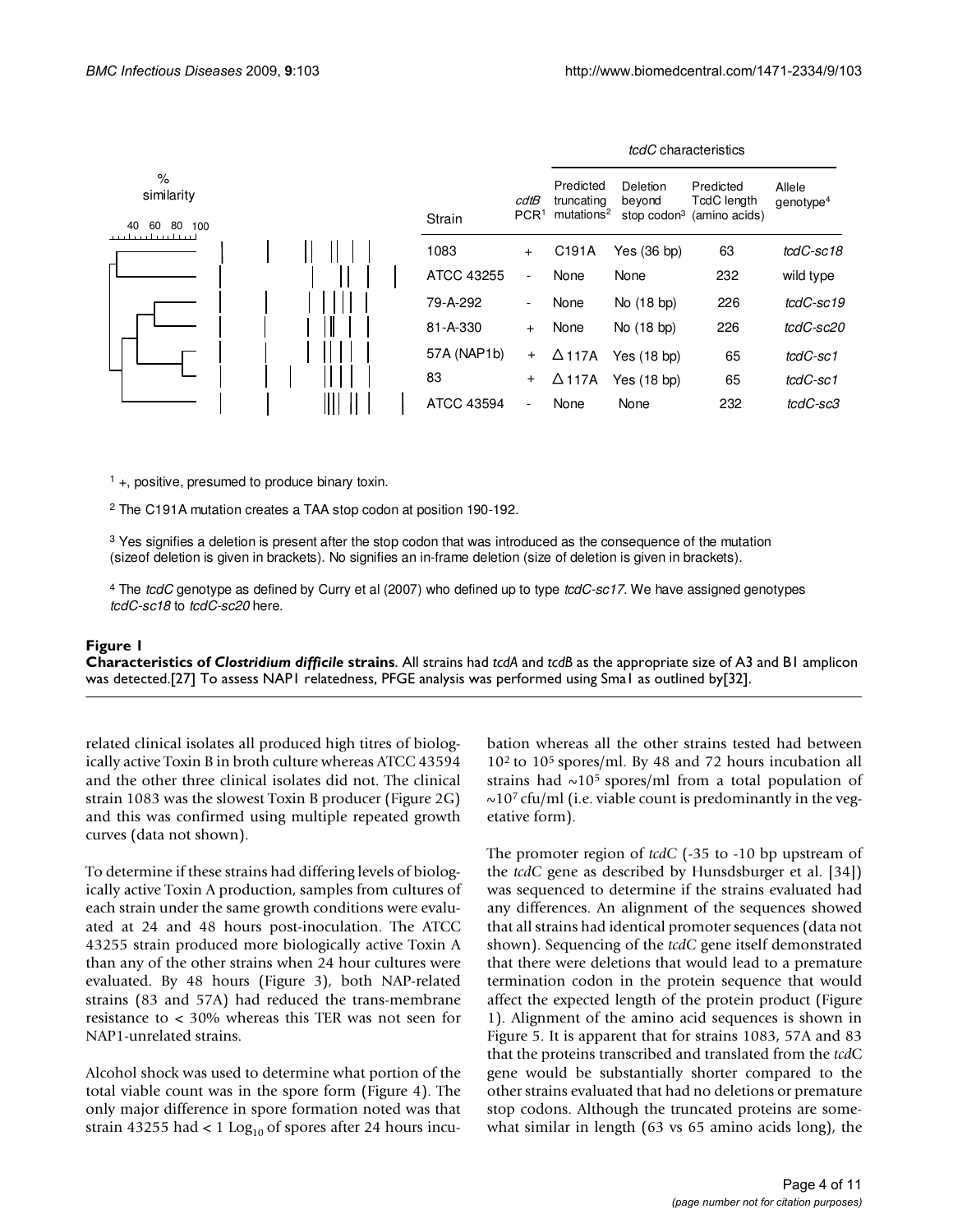

#### Figure 2

**Toxin B production over time for various strains of** *C. difficile*. The viable count (line) and Toxin B production (black bars) were determined over 60 hours for isolates grown in BHI broth. The strains evaluated included; ATCC 43255 (A), ATCC 43594 (B), NAP1 clinical strain 57A (C), NAP1 clinical strain 83 (D), historical clinical strains 79A292 (E), 81A330 (F) and 1083 (G).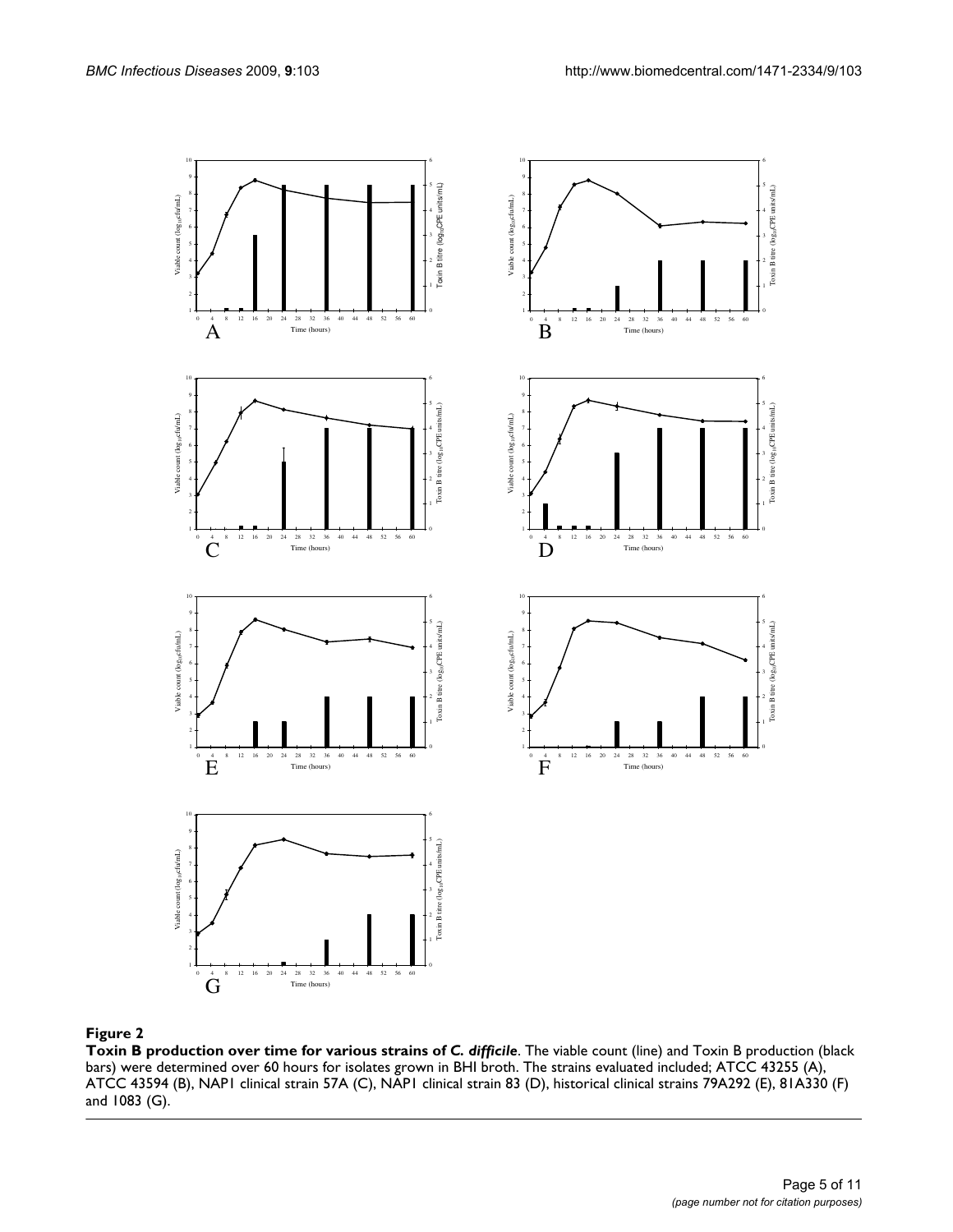

# Figure 3

**Toxin A activity of** *C. difficile* **strains grown in BHI broth culture**. The Toxin A activity for 48 hour culture supernatants was determined using the trans-membrane resistance assay. The positive control consisted of purified Toxin A (460 ng/ ml) and the negative control was BHI broth. Strain 700057 is a strain that in a non-toxin producing strain.

position of the 1 bp change leads to very different amino acid sequence changes. Strain 1083 has a 1 bp substitution at position 191 that results in a C to A transversion that creates a premature stop codon and results in a 63 amino acid long protein that has an unchanged amino acid sequence up to position 174. Whereas the 1 bp deletion at position 117 in strains 57A and 83 results in a frame shift that leads to an altered amino acid sequence from position 117 onwards and a premature stop codon at positions 187–189 resulting in a predicted product of 65 amino acids.

The sequence analysis of the *tcdR* genes of the seven strains were identical (data not shown). Sequence analysis of *tcdE* revealed that only strain 1083 had any deletions. This 1 bp deletion in strain 1083 causes a frame-shift and leads to a stop codon after 18 amino acids compared to expected protein product of 166 amino acids for all other strains (Figure 1).

Because *cdtB* was detected by PCR, binary toxin was presumed to be produced by the NAP1-related strains 57A and 83 as well as 81A330 and 1083 which are NAP1-unrelated strains by PFGE (Figure 1).

#### **Discussion**

Our results demonstrated that deletions in the *tcdC* gene cannot be used to predict hyperproduction of Toxin A or B in clinical isolates. Assessment of deletions in this gene could be very misleading if used as a diagnostic approach in patients with CDAD to try to predict who will have more severe disease. Furthermore, our data suggested that *tcdC* deletions may not be the sole factor responsible for the increased toxin production observed in the NAP-1 iso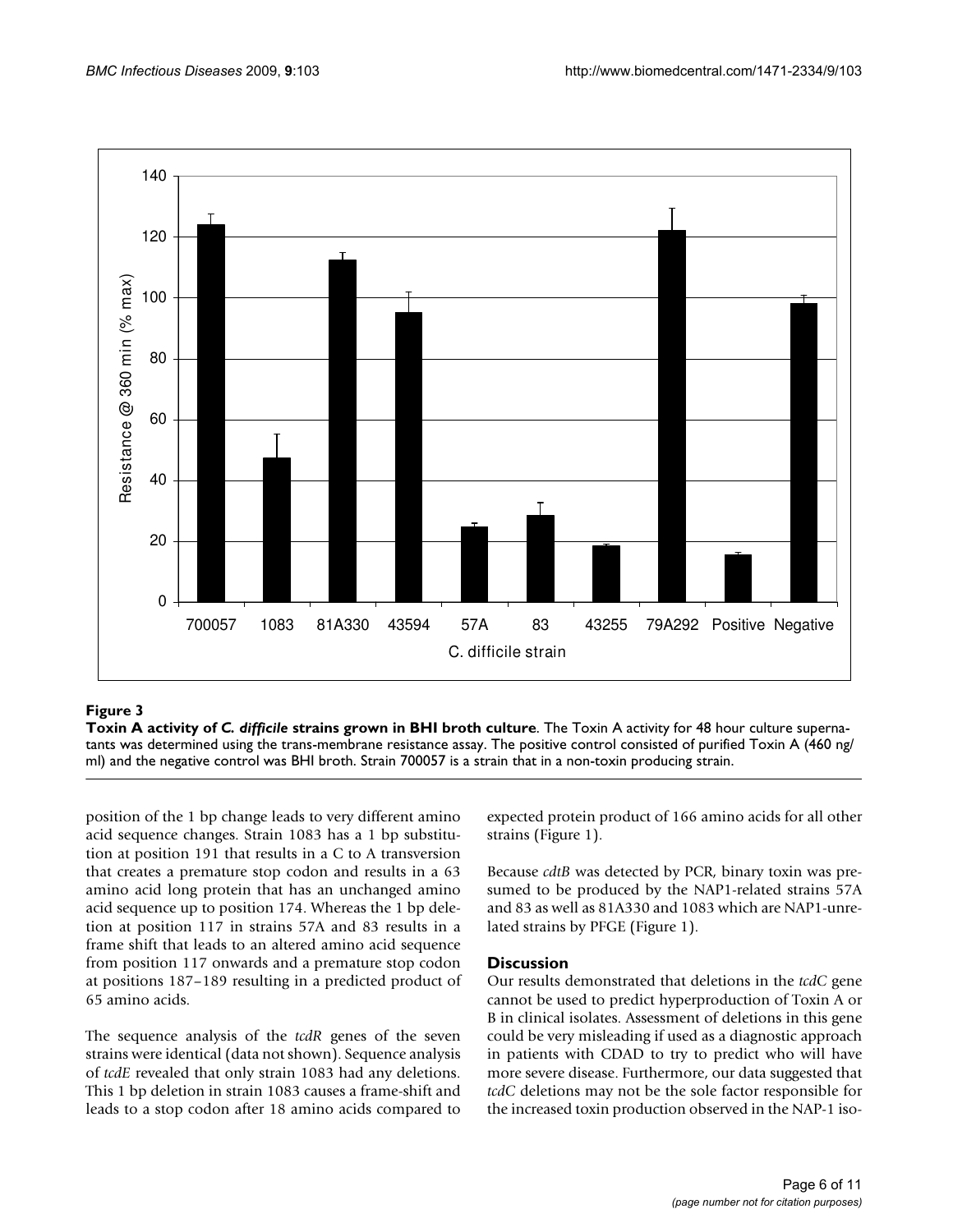A











#### **Figure 4**

**Sporulation activity of** *C. difficile* **strains grown in BHI broth culture**. Spore production by strains of *C. difficile* grown in BHI broth for 24 (A), 48 (B) and 72 hours (C). The total viable count of *C. difficile* ( $\Box$ ) was determined as well as an assessment using alcohol shock (as described in the Materials and Methods) to determine what portion was in the spore form (■). Each bar represents the average of triplicate testing. The 24 hour levels for strain 43255 were tested in triplicate on two separate occasions to verify that spore levels were consistently  $\leq 1$  Log<sub>10</sub>.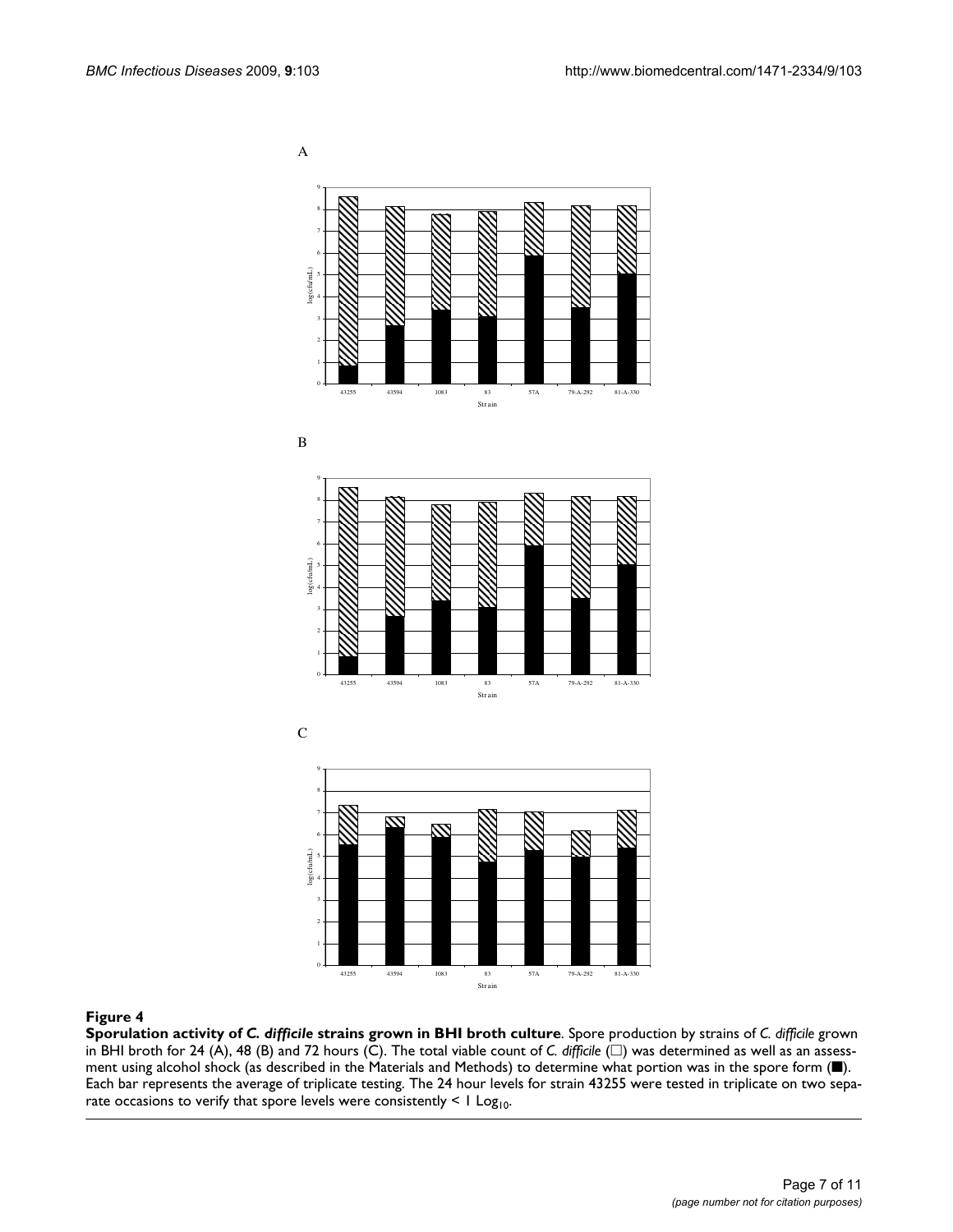|           | <b>TMH</b>                                                      |     |
|-----------|-----------------------------------------------------------------|-----|
| 43255     | MF SKKNE GNEFSNEGKGSSKKI IKFFKSTKGIALLAFILGVFFGNISSPACSEDHEEVIS | 60  |
| 43594TcdC |                                                                 | 60  |
| $79A292$  |                                                                 | 60  |
| 81A330    |                                                                 | 60  |
| 1083      |                                                                 | 60  |
| 57A       | RDVC.LAIYPHOLVLKTMRRSFL                                         | 60  |
| l8 3      | RDVC.LAIYPHQLVLKTMRRSFL                                         | 60  |
|           | <b>TMH</b>                                                      |     |
| 43255     | NOTSVIDSOKTEIETLNSKLSDAEPWFKMKDDEKKAIEAENORKAEEAKKAEEAKKAEEO    | 120 |
|           |                                                                 | 120 |
| $79A292$  |                                                                 | 114 |
| 81A330    |                                                                 | 114 |
| 1083      |                                                                 | 63  |
| 57A       | IKHQL                                                           | 65  |
| 83        | IKHQL                                                           | 65  |
| 43255     | RKKEEEEKKGYDTGITYDQLARTPDDYKYKKVKFEGKVIQVIEDGDEVQIRLAVSGNYDK    | 180 |
| 43594TcdC |                                                                 | 180 |
| $79A292$  |                                                                 | 174 |
| 81A330    |                                                                 | 174 |
| 43255     | VVLCSYKKSITPSRVLEDDYITIRGISAGTITYESTMGGNITIPGIAVEKIN            | 232 |
| 43594TcdC |                                                                 | 232 |
| $79A292$  |                                                                 | 226 |
| 81A330    |                                                                 | 226 |

# **Figure 5**

**Amino acid sequence alignment from** *tcdC* **gene of various strains of** *C. difficile*. Amino acids identical to the ATCC 43225 sequence (shown) are indicated by periods, differences are shown, and the region of the six amino acid deletions (dashes) in strains 79A292 and 81A330 are boxed. The transmembrane helical regions (TMH) are indicated by a line.

lates. Studies of toxin production using isogenic mutants are warranted to confirm our results.

There are a number of possible explanations for what has been referred to as "hyperproduction" of toxins by some *C. difficile* strains and not by others. If the positive regulator *tcdR* was genetically altered in various strains it might result in differing toxin expression between strains. Our sequencing data indicates that the *tcdR* gene in all strains is identical ruling out genetic differences in the positive regulator gene as an explanation of differences in Toxin A and B production. An alternative mechanism for "hyperproduction" might be that the putative negative regulator *tcdC* is mutated thereby allowing earlier and more efficient expression of toxin due to the lack of a functional negative regulator. Although there were multiple changes found in *tcdC* in various strains of *C. difficile* (e.g. 57A, 83, and 1083) that resulted in predicted truncated proteins that are likely not active, these defects do not always correlate with increased toxin expression. Furthermore, strain ATCC 43255 does not have deletions or mutations in *tcdC* yet it has the highest levels of Toxin B and Toxin A production *in vitro* (higher even than the NAP1-related clinical isolates). Strains can differ in the proportion of the population that is in the spore form and this might explain the differences in secreted toxin levels. However, the growth conditions in our study did not result in variation in spore levels for the different strains evaluated. Therefore, the dif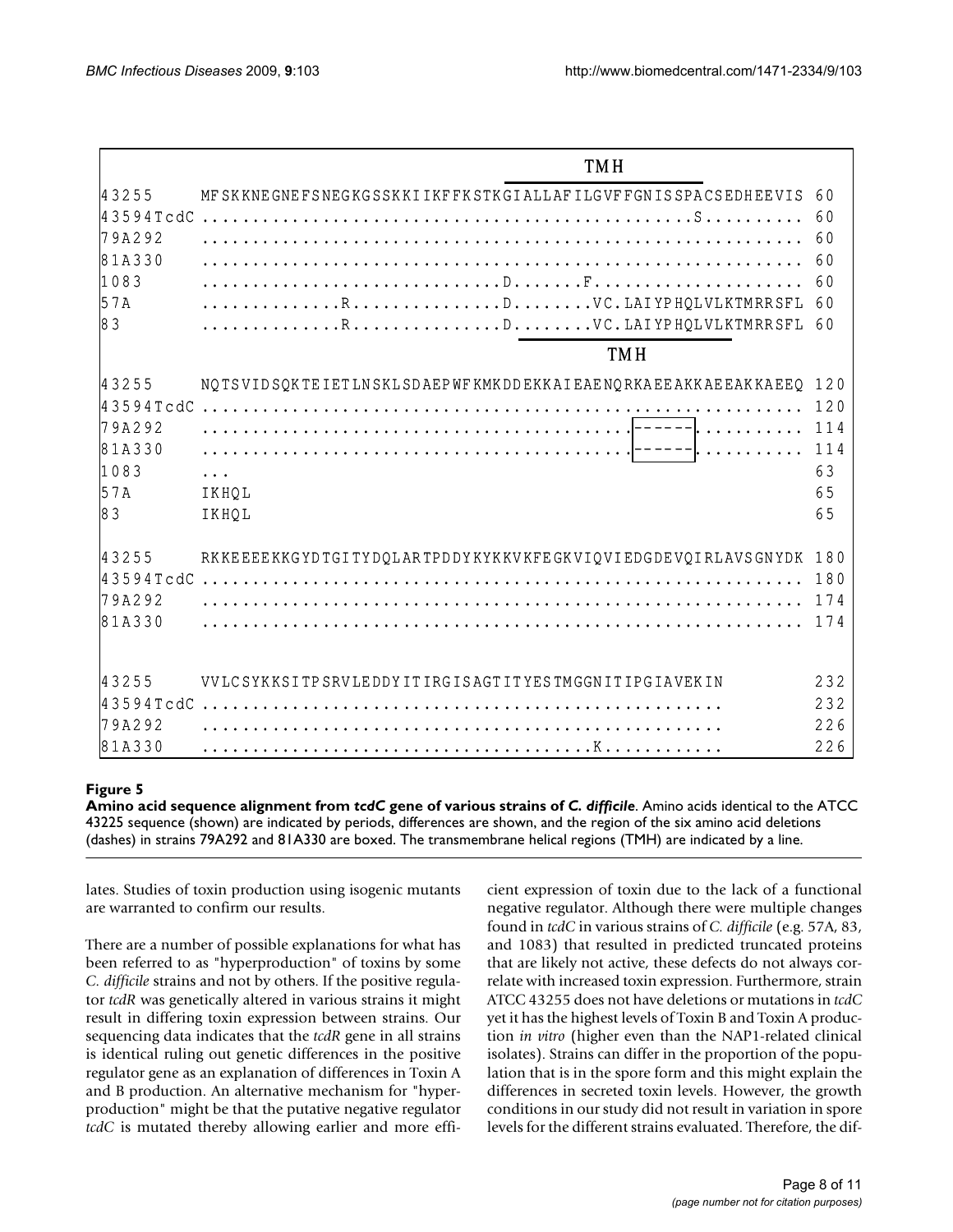ferences in toxin production observed cannot be explained by differences in spore form population. Our data therefore suggest that alterations in the *tcdC* gene sequence are not accurate predictors of hyper-production of Toxin B or Toxin A.

The ATCC 43255 strain is a known hyperproducer of Toxin B [6,10,36] and our data for biologically active toxin production in BHI broth culture support this determination. The use of ATCC 43255 as the "type strain" may be misleading as Warny et al. [4] assessed 25 Toxinotype 0 clinical isolates (non NAP1-related) and reported that hyperproduction of toxin is not common in non-NAP1 clinical isolates.

The TcdC protein has a predicted transmembrane domain [34] which was lost for the truncated product and altered amino acid sequence for strains 57A and 83. However, the transmembrane folding motif for TcdC was retained for strain 1083 despite the truncation of this protein. Despite this retained transmembrane motif for strain 1083 it is unlikely that the TcdC protein is fully functional when only a predicted 63 of the total 232 amino acids are present.

Another possible explanation for increased toxin activity in our experiments might be that secretion of the toxins outside the bacterial cell is increased in "hyperproducing" strains. Sequencing of *tcdE* indicates that there are no differences in this gene in the strains evaluated except for strain 1083 that has a 1 bp deletion that results in a truncated product of 18 amino acids compared to the expected size of 166 amino acids. If secretion was negatively impacted because the TcdE protein product was non-functional (i.e. unable to secrete toxins properly), this might explain why the levels of Toxin B were low in this strain despite the truncation to the *tcdC* gene that is suspected to predict toxin hyperproduction. Our study evaluated the levels of secreted toxin B, therefore, the levels of toxin detected in our assays would be low if the strain had decreased ability to secrete toxin. However, there are other strains (e.g. 79A292 and 81A330) that are low toxin producers that do not have defects in *tcdE*. Furthermore, neither ATCC 43255 nor the NAP1-related clinical isolates have defects in *tcdE* yet they produce high titres of biologically active Toxin B in broth culture.

Our data confirms previous reports [4[,37\]](#page-10-0) as near maximal biologically active Toxin B production was reached earlier in the growth curve (24 hours) of "hyperproducing" strains in BHI compared to "non-hyperproducing" strains (36 to 48 hours). We found that "hyperproducing" strains produced 100 to 1000 fold more Toxin B at 24 and 48 hours in BHI compared to "non-hyperproducing" strains. Our studies focused on biological activity of Toxin

A and B whereas, Warny et al. [4] assessed total protein concentration irrespective of functionality, so this may explain the difference in ratios between "hyperproducing" and "non-hyperproducing" strains. Both studies assessed the culture supernatant from broth cultures as the source of secreted toxin. We used BHI broth and Warny et al. [4] used an Acambis proprietary broth media, so there may be some differences in the kinetics of toxin production due to different growth medium. In our studies *C. difficile* strain 43255 produced the highest levels of biologically active Toxin B in BHI broth culture compared to all other strains tested, yet it has no deletions in *tcdE*, *tcdC* or *tcdR*, therefore, our data do not support the conclusion by others [4,35] that the mutations found in *tcdC* of NAP1 strains accounts for their higher Toxin B production.

The recent study of Matamouros et al. [\[37](#page-10-0)] used cloning experiments and concluded that *tcdR*, which is a positive regulator for Toxin A and B production, was under the negative regulatory control of *tcdC*. They concluded that the TcdC protein product does not directly interact with the Toxin A promoter but rather interacts with TcdR to prevent it from functioning properly and thereby causing a negative impact on Toxin A production (i.e. it acts as a sigma-factor antagonist). They suggest that their data provide the first proof that *tcdC* is a negative regulator and furthermore, they suggest that epidemic strains have mutations in *tcdC* that result in hyper-production of toxin. Despite their elegant data to show how TcdR is negatively impacted by TcdC, their data do not provide an explanation for why the *C. difficile* ATCC strain 43255 is a hyperproducer of Toxins A and B (it has no *tcd*C mutations and has an intact *tcdR*). Furthermore, *C. difficile* strain 1083 has a predicted truncated TcdC yet it does not hyper-produce Toxin A or B. Whether the use of the glutamate dehydrogenase promoter for tcd*C* in these studies (rather than the actual tcdC promoter) has any role in the finding is unknown (all other genes cloned were under control of their natural promoter) [[37](#page-10-0)].

The assays used in our study to assess biological activity are different so we cannot directly compare the titres of Toxin B to those of Toxin A. Despite this limitation our data does allow comparison of relative production of each toxin across a range of *C. difficile* strains. Strain 43255 produced significantly higher titres of biologically active Toxin B and Toxin A in broth culture compared to all other strains. Differences in the binding avidity, or kinetics of glucosyltransferase activity of Toxin A and B was not assessed. Previous studies have reported that mutation of tryptophan-101 in Toxin A (a similar effect was also seen for Toxin B) resulted in reduced glucosyltransferease activity [38]. Our results demonstrated that there was approximately 100–1000-fold higher titres of biologically active Toxin B production after 24 and 48 hours in broth culture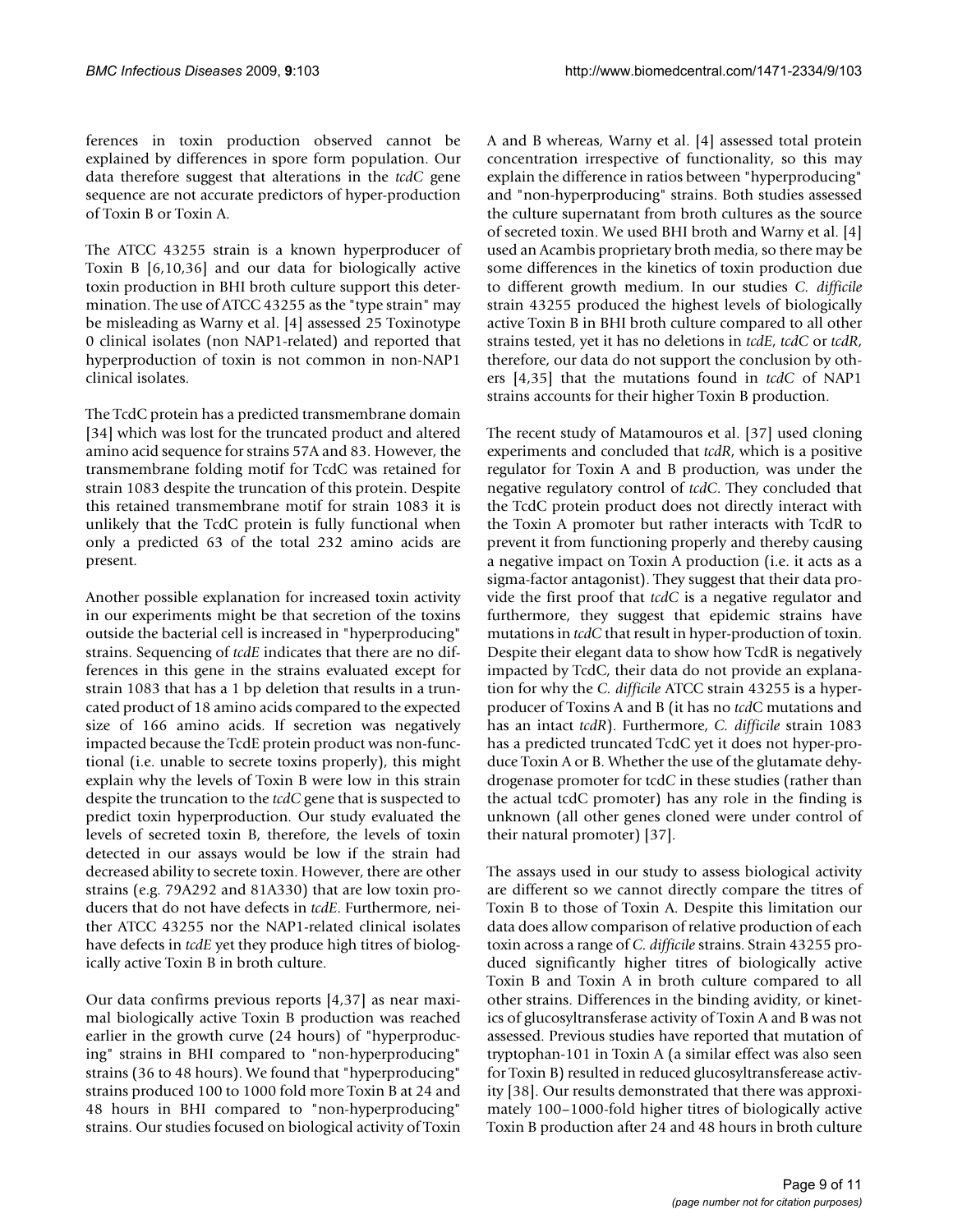for "hyper" versus "non-hyper" producing clinical isolates. Our results were obtained from the analysis of a small number of isolates that were chosen to represent sub-types of *C. difficile* that have been associated with CDAD. The control strains, ATCC 43255, 43594 and 700057, included the wild-type strain, a second toxigenic strain and a non-toxigenic strain respectively. It is not possible from our data or any of the currently published data to conclusively determine what gene(s) (if any) are responsible for "hyperproduction" of toxins in some strains of *C. difficile*. Furthermore, the significance of *in vitro* "hyperproduction" of Toxin A and B may or may not reflect what occurs *in vivo*. There have been no evaluations of humans infected with "hyperproducing" strains to establish that the titre of Toxin A or B/gram of stool is higher compared to levels in patients infected with nonhyper producing strains of *C. difficile*. However, the recent study by Freeman et al. [39] using the human gut model showed that post-exposure to clindamycin, the level of Toxin B production was similar for NAP1-related strain and a ribotype 001 strain.

Our data would suggest that the Caco2 transmembrane resistance assay is an insensitive test method for Toxin A as  $\geq$  460 ng/ml was needed to give a detectable transmembrane electrical resistance drop whereas  $\geq 150$  ng/ml of Toxin B produced detectable CPE in HFF cells. Alternatively Toxin A activity may degrade more rapidly in BHI broth culture compared to Toxin B activity.

# **Conclusion**

In summary, our data do not support the role of mutations in *tcdC* as the sole basis for NAP1-related strains being hyper-producers of Toxins A and B. The production of isogenic *C. difficile* mutants has been described by [40] and this approach may be necessary to clarify the role of *tcdC*.

# **Competing interests**

The authors declare that they have no competing interests.

#### **Authors' contributions**

All authors read and approved the final manuscript. MA contributed to the conceptual design, data analysis and writing. RM contributed to the conceptual design, data analysis and writing. PL contributed to the data analysis, writing, and experimental testing. DB contributed to the experimental testing (PCR & PFGE) and writing. MM contributed to the data analysis and writing.

#### **Acknowledgements**

The skilled technical assistance of the Microbiology Department.

#### **References**

1. Poutanen SM, Simor AE: *Clostridium difficile* **– associated diarrhea in adults.** *Can Med Assoc J* 2004, **171:**51-58.

- 2. Pepin J, Valiquette L, Alary M-E, Villemure P, Pelletier A, Forget K, Pepin K, Chouinard D: *Clostridium difficile***-associated diarrhea in a region of Quebec from 1991 to 2003: a changing pattern of disease severity.** *CMAJ* 2004, **17:**466-472.
- 3. Voth DE, Ballard JD: *Clostridium difficile* **[Toxins: Mechanism of](http://www.ncbi.nlm.nih.gov/entrez/query.fcgi?cmd=Retrieve&db=PubMed&dopt=Abstract&list_uids=15831824) [action and role I disease.](http://www.ncbi.nlm.nih.gov/entrez/query.fcgi?cmd=Retrieve&db=PubMed&dopt=Abstract&list_uids=15831824)** *Clin Microbiol Rev* 2005, **18:**247-263.
- 4. Warny M, Pepin J, Fang A, Killgore G, Thompson A, Brazier J, Frost E, McDonald LC: **Toxin production by an emerging strain of** *Clostridium difficile* **[associated with outbreaks of severe dis](http://www.ncbi.nlm.nih.gov/entrez/query.fcgi?cmd=Retrieve&db=PubMed&dopt=Abstract&list_uids=16182895)[ease in North America and Europe.](http://www.ncbi.nlm.nih.gov/entrez/query.fcgi?cmd=Retrieve&db=PubMed&dopt=Abstract&list_uids=16182895)** *Lancet* 2005, **366:**1079-1084.
- 5. McDonald L, Killgore GE, Thompson A, Owens RC, Kazakova SV, Sambol SP, Johnson S, Gerding DN: **An epidemic, toxin gene-variant strain of** *Clostridium difficile***[.](http://www.ncbi.nlm.nih.gov/entrez/query.fcgi?cmd=Retrieve&db=PubMed&dopt=Abstract&list_uids=16322603)** *N Engl J Med* 2005, **353:**2433-2441.
- 6. Akerlund T, Svenungsson B, Lagergren A, Burman LG: **Correlation of disease severity with fecal toxin levels in patients with** *Clostridium difficile***[-associated diarrhea and distribution of](http://www.ncbi.nlm.nih.gov/entrez/query.fcgi?cmd=Retrieve&db=PubMed&dopt=Abstract&list_uids=16455883) [PCR ribotypes and toxin yields in vitro of corresponding iso](http://www.ncbi.nlm.nih.gov/entrez/query.fcgi?cmd=Retrieve&db=PubMed&dopt=Abstract&list_uids=16455883)[lates.](http://www.ncbi.nlm.nih.gov/entrez/query.fcgi?cmd=Retrieve&db=PubMed&dopt=Abstract&list_uids=16455883)** *J Clin Microbiol* 2006, **44:**353-358.
- 7. Loo VG, Poirier L, Miller MA, Oughton M, Libman MD, Micaud S, Bourgault AM, Nguyen T, Frenette C, Kelly M, Vibien A, Brassard P, Fenn S, Dewar K, Hudson TJ, Horn R, Rene P, Monczaky Dascal A: **A predominantly clonal multi-institutional outbreak of** *Clostridium difficile***[-associated diarrhea with high morbidity](http://www.ncbi.nlm.nih.gov/entrez/query.fcgi?cmd=Retrieve&db=PubMed&dopt=Abstract&list_uids=16322602) [and mortality.](http://www.ncbi.nlm.nih.gov/entrez/query.fcgi?cmd=Retrieve&db=PubMed&dopt=Abstract&list_uids=16322602)** *N Engl J Med* 2005, **353:**2442-2449.
- 8. Pepin J, Valiquette L, Cossette B: **Mortality attributable to nosocomial** *Clostridium difficile***-associated disease furing an epidemic caused by a hypervirulent strain in Quebec.** *CMAJ* 2005, **173:**1-9.
- 9. Miller MA, Hyland M, Ofner-Agostini M, Gourdeau M, Ishak M: **Morbidity, mortality, and healthcare burden of nosocomial** *Clostridium difficile***[-associated diarrhea in Canadian hospi](http://www.ncbi.nlm.nih.gov/entrez/query.fcgi?cmd=Retrieve&db=PubMed&dopt=Abstract&list_uids=11918118)[tals.](http://www.ncbi.nlm.nih.gov/entrez/query.fcgi?cmd=Retrieve&db=PubMed&dopt=Abstract&list_uids=11918118)** *Infect Control Hosp Epidemiol* 2002, **23:**137-140.
- 10. Soehn F, Wagenknecht-Wiesner A, Leukel P, Kohl M, Weidmann M, von eichel-Streiber C, Braun : **Genetic rearrangements in the pathogenicity locus of** *Clostridium difficile* **[strain 8864 – impli](http://www.ncbi.nlm.nih.gov/entrez/query.fcgi?cmd=Retrieve&db=PubMed&dopt=Abstract&list_uids=9645428)[cations for transcription, expression and enzymatic activity](http://www.ncbi.nlm.nih.gov/entrez/query.fcgi?cmd=Retrieve&db=PubMed&dopt=Abstract&list_uids=9645428) [of toxins A and B.](http://www.ncbi.nlm.nih.gov/entrez/query.fcgi?cmd=Retrieve&db=PubMed&dopt=Abstract&list_uids=9645428)** *Mol Gen Genet* 1998, **258:**222-232.
- 11. Gerding DN, Johnson S, Peterson LR, Mulligan ME, Silva J: *Clostridium difficile* **– associated diarrhea and colitis.** *Infect Control and Hosp Epidemiol* 1995, **16:**459-477.
- 12. Spigaglia P, Mastrantonio P: **Comparative analysis of** *Clostridium difficile* **[clinical isolates belonging to different genetic line](http://www.ncbi.nlm.nih.gov/entrez/query.fcgi?cmd=Retrieve&db=PubMed&dopt=Abstract&list_uids=15496392)[ages and time periods.](http://www.ncbi.nlm.nih.gov/entrez/query.fcgi?cmd=Retrieve&db=PubMed&dopt=Abstract&list_uids=15496392)** *J Med Microbiol* 2004, **53:**1129-1136.
- 13. Stabler RA, Gerding DN, Songer JG, Drudy D, Brazier JS, Trinh HT, Whitney AA, Hinds J, Wren BW: **Comparative phylogenomics of** *Clostridium difficile* **[reveals clade specificity and microevolu](http://www.ncbi.nlm.nih.gov/entrez/query.fcgi?cmd=Retrieve&db=PubMed&dopt=Abstract&list_uids=17015669)[tion of hypervirulent strains.](http://www.ncbi.nlm.nih.gov/entrez/query.fcgi?cmd=Retrieve&db=PubMed&dopt=Abstract&list_uids=17015669)** *J Bacteriol* 2006, **188:**7297-7305.
- 14. Cloud J, Kelly CP: **Update on** *Clostridium difficile* **[associated dis](http://www.ncbi.nlm.nih.gov/entrez/query.fcgi?cmd=Retrieve&db=PubMed&dopt=Abstract&list_uids=17133077)[ease.](http://www.ncbi.nlm.nih.gov/entrez/query.fcgi?cmd=Retrieve&db=PubMed&dopt=Abstract&list_uids=17133077)** *Current Opinion in Gastroenterology* 2007, **23:**4-9.
- 15. Hubert B, Loo VG, Bourgault AM, Poirier L, Dascal A, Fortin E, Dionne M, Lorange M: **A portrait of the geographic dissemination of the** *Clostridium difficile* **North American Pulsed-Field Type 1 strain and the epidemiology of** *C. difficile***-associated disease in Quebec.** *CID* 2007, **44:**238-44.
- 16. *Manitoba Monthly Communicable Disease Report. December 31, 2008* [[http://www.gov.mb.ca/health/publichealth/cdc/surveillance/](http://www.gov.mb.ca/health/publichealth/cdc/surveillance/index.html#reports) [index.html#reports](http://www.gov.mb.ca/health/publichealth/cdc/surveillance/index.html#reports)]. Publisher: Public Health Division, Public Health, Winnipeg, MB, Canada
- <span id="page-9-0"></span>17. Chernak E, Johnson CC, Weltman A, Wiggs L, Killgore G, Thompson A, LeMaile-Williams M, Lewis FM: **Severe** *Clostridium difficile***[associated disease in populations previously at low risk –](http://www.ncbi.nlm.nih.gov/entrez/query.fcgi?cmd=Retrieve&db=PubMed&dopt=Abstract&list_uids=16319813) [Four States 2005.](http://www.ncbi.nlm.nih.gov/entrez/query.fcgi?cmd=Retrieve&db=PubMed&dopt=Abstract&list_uids=16319813)** *MMWR* 2005, **54:**1201-1205.
- 18. Geric B, Rupnik M, Gerding DN, Grabnar M, Johnson S: **Distribution of** *Clostridium difficile* **variant toxintypes and strains with binary toxin genes among clinical isolates in an American hospital.** *J MedMicrobiol* 2004, **53:**887-894.
- 19. Geric B, Johnson S, Gerding DN, Brabnar M, Rupnik M: **Frequency of binary toxin genes among** *Clostridium difficile* **[strains that](http://www.ncbi.nlm.nih.gov/entrez/query.fcgi?cmd=Retrieve&db=PubMed&dopt=Abstract&list_uids=14605169) [do not produce large clostridial toxins.](http://www.ncbi.nlm.nih.gov/entrez/query.fcgi?cmd=Retrieve&db=PubMed&dopt=Abstract&list_uids=14605169)** *J Clin Microbiol* 2003, **41(11):**5227-5232.
- 20. MacCannell DR, Louie TJ, Gregson DB, Laverdiere M, Labbe A-C, Laing F, Henwick S: **Molecular analysis of** *Clostridium difficile* **[PCR ribotype 027 isolates from Eastern and Western Can](http://www.ncbi.nlm.nih.gov/entrez/query.fcgi?cmd=Retrieve&db=PubMed&dopt=Abstract&list_uids=16757612)[ada.](http://www.ncbi.nlm.nih.gov/entrez/query.fcgi?cmd=Retrieve&db=PubMed&dopt=Abstract&list_uids=16757612)** *J Clin Microbiol* 2006, **44:**2147-2152.